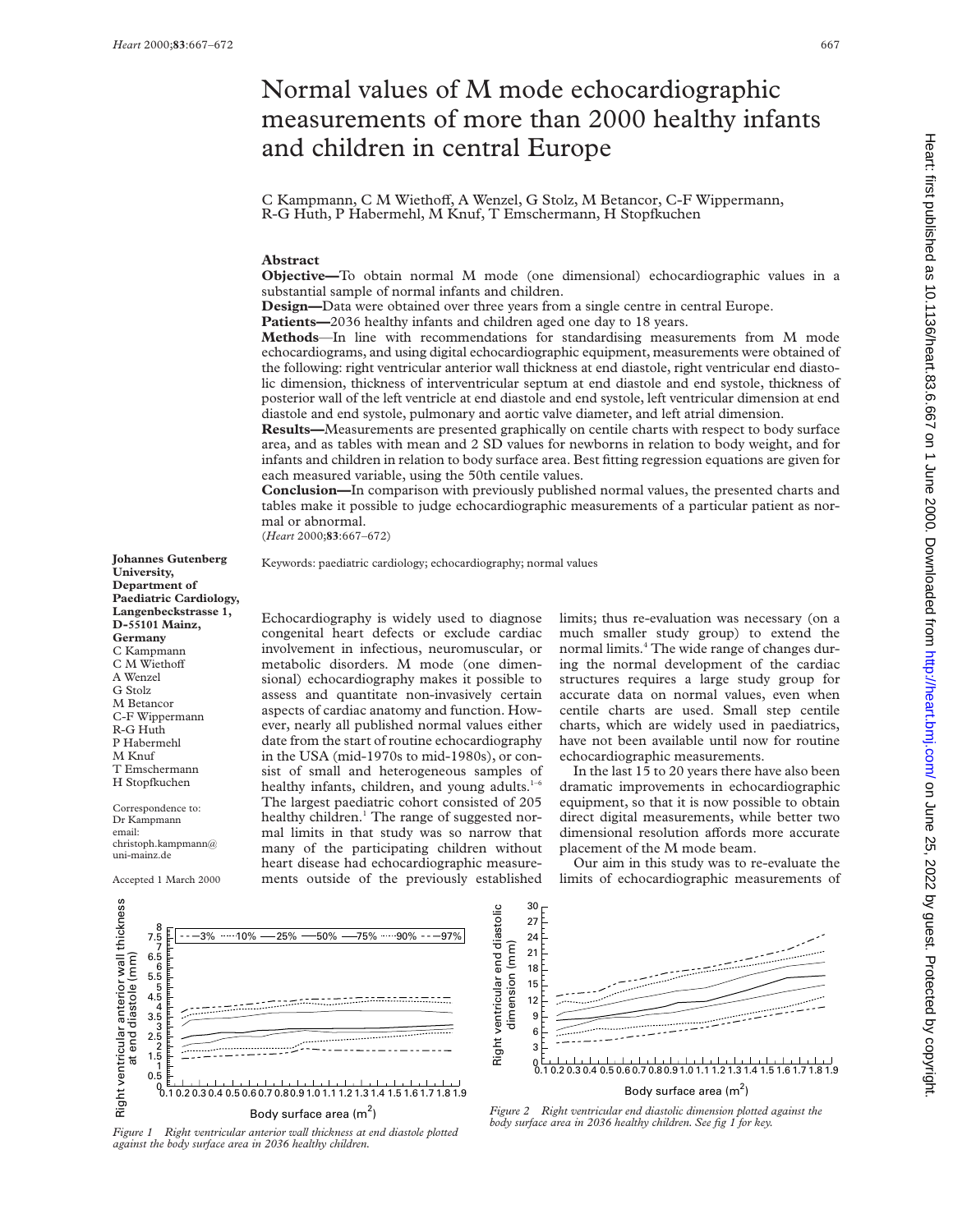

*Figure 3 Interventricular septal thickness at end diastole plotted against the body surface area in 2036 healthy children. See fig 1 for key.*



*Figure 5 Left ventricular end diastolic dimension plotted against the body surface area in 2036 healthy children. See fig 1 for key.*



*Figure 7 Left ventricular posterior wall thickness at end diastole plotted against the body surface area in 2036 healthy children. See fig 1 for key.*



*Figure 9 Pulmonary artery diameter plotted against the body surface area in 2036 healthy children. See fig 1 for key.*



*Figure 4 Interventricular septal thickness at end systole plotted against the body surface area in 2036 healthy children. See fig 1 for key.*



*Figure 6 Left ventricular end systolic dimension plotted against the body surface area in 2036 healthy children. See fig 1 for key.*



*Figure 8 Left ventricular posterior wall thickness at end systole plotted against the body surface area in 2036 healthy children. See fig 1 for key.*



*Figure 10 Aortic diameter plotted against the body surface area in 2036 healthy children. See fig 1 for key.*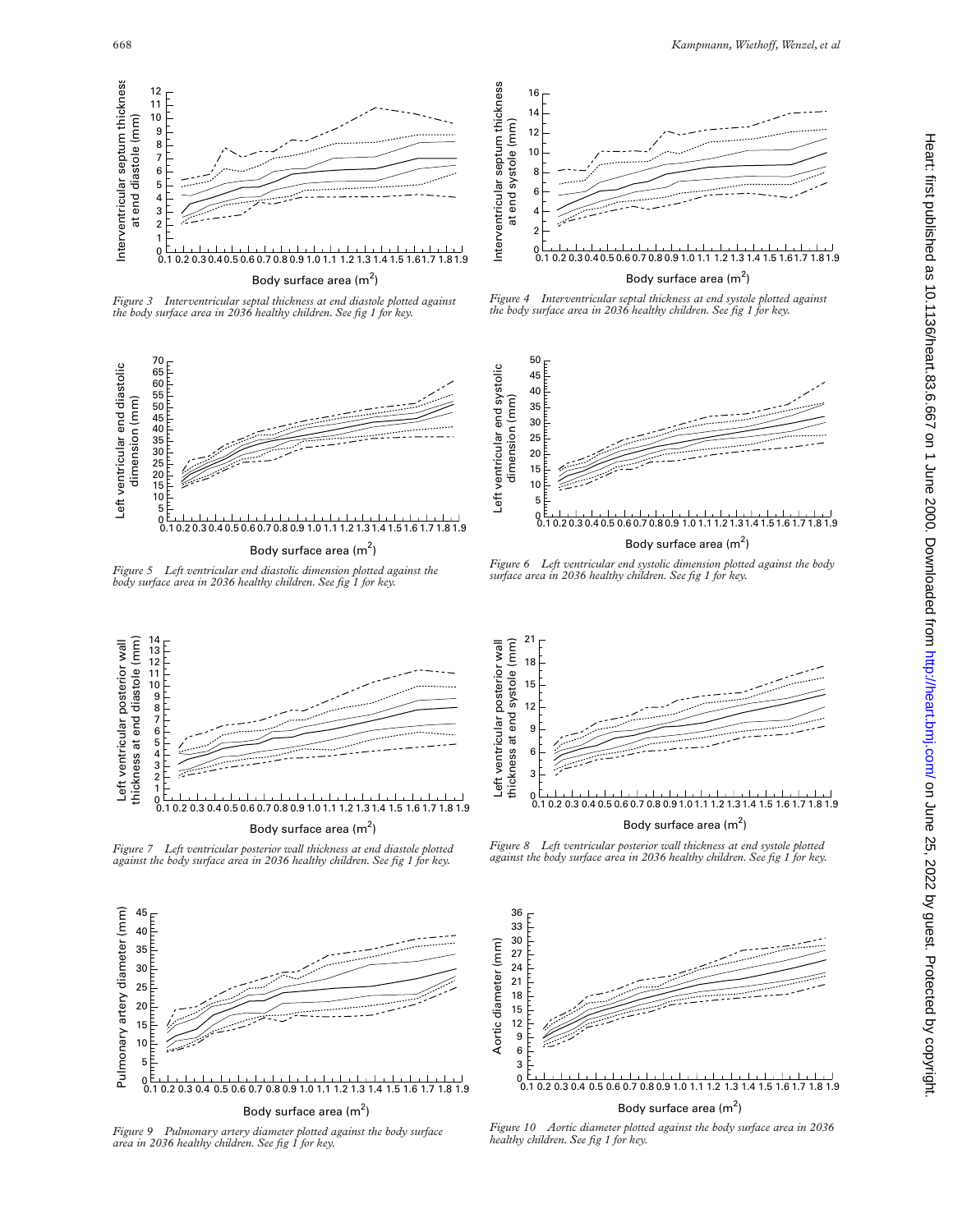

## Body surface area (m $^2$ )

*Figure 11 Left atrial dimension plotted against the body surface area in 2036 healthy children. See fig 1 for key.*

the normal paediatric population and to develop centile charts.

#### **Methods**

We examined 2036 normal healthy mid-European newborns, infants, children, and young adults without cardiac heart disease or a history of cardiac involvement in infectious, neuromuscular, or metabolic disorders. Most were outpatients referred for evaluation of a heart murmur which was found to be innocent on clinical, electrocardiographic, and radiological grounds. The others, especially the newborn infants, were inpatients in whom cardiac examination was performed to exclude congenital malformations. There were also 349 older school children, who were volunteers.

No sedation was used during echocardiography. If the children were too restless their measurements were excluded. Phonocardiograms were performed in all patients with heart murmurs, to exclude fixed splitting of heart sounds and pathological murmurs. Chest *x* rays were only performed in children in whom there was suspicion of a thoracic structural abnormality or a history of chronic obstructive lung disease. Only patients with no evidence of an abnormality were included.

Echocardiographic measurements were made by six different paediatric cardiologists. On the basis of the data of Rogé and colleagues,<sup>4</sup> we chose to express echocardiographic dimensions in newborn infants in relation to body weight, because when body weight changes from 2 to 4 kg, body surface area changes only minimally. Otherwise, the echocardiographic data were expressed in relation to body surface area. Body surface area was calculated from the relation between body weight and crown–heel length or height, according to the formula of DuBois and DuBois.<sup>7</sup>

The children were examined in the supine position with the right shoulder slightly raised, using modern digital echocardiographic equipment (Toshiba SSA 380 Power-Vision, Tokyo, Japan). Instantaneous measurements were made over three cardiac cycles and the mean values obtained.

Appropriate transducers (7.5, 5.0, 3.5, and 2.5 MHz) were used to define the cardiac structures. The echocardiograms were obtained in the standard precordial positions.<sup>48</sup> We followed recommendations for standardising measurements made from M mode echocardiograms, as described elsewhere.<sup>4 9 10</sup>

The following measurements were obtained from each subject: right ventricular anterior wall thickness at end diastole  $(RVAWd)^{10}$ ; right ventricular end diastolic dimension  $(RVDD)^{10}$ ; thickness of the interventricular septum at end diastole (IVSd) and end systole (IVSs); left ventricular dimension at end diastole (LVEDD) and end systole (LVESD); left ventricular posterior wall thickness at end diastole (LVPWd) and end systole (LVPWs); pulmonary and aortic diameter (PAD<sup>4</sup> and AOD); and left atrial dimension (LAD). RVAWd and RVDD were measured at the onset of the QRS complex in a plane passing through standard portions of the left ventricle. $1$ 

Centile charts (3rd, 10th, 25th, 50th, 75th, 90th, and 97th centiles) were constructed for each measurement in relation to body surface area. In newborn infants, mean values with standard deviations are presented in relation to

*Table 1 Normal M mode echocardiographic values for neonates with mean body weight between 2000 g and 4000 g*

| $BW$ $(kg)$ | <i>RVAWd</i><br>(mm) | <b>RVDD</b><br>(mm) | <b>IVSd</b><br>(mm) | <b>IVSs</b><br>(mm) | <b>LVEDD</b><br>(mm) | <b>LVESD</b><br>(mm) | LVPWd<br>(mm) | LVPWs<br>(mm) | PAD (mm) | $AoD$ (mm) | $LAD$ (mm) |
|-------------|----------------------|---------------------|---------------------|---------------------|----------------------|----------------------|---------------|---------------|----------|------------|------------|
| 2.0         | 1.3                  | 4.0                 | 2.1                 | 2.4                 | 15.0                 | 9.7                  | 1.9           | 2.8           | 6.2      | 6.9        | 8.3        |
|             | 2.4                  | 8.4                 | 3.5                 | 4.4                 | 17.1                 | 11.0                 | 2.7           | 4.5           | 9.3      | 8.2        | 11.5       |
|             | 3.5                  | 12.8                | 4.7                 | 6.4                 | 19.2                 | 12.3                 | 3.5           | 6.2           | 12.4     | 9.5        | 14.7       |
| 2.5         | 1.4                  | 4.0                 | 2.1                 | 2.4                 | 15.0                 | 9.2                  | 2.2           | 2.9           | 6.8      | 7.4        | 8.5        |
|             | 2.5                  | 8.4                 | 3.5                 | 5.0                 | 18.1                 | 11.7                 | 3.2           | 5.0           | 11.0     | 8.8        | 12.1       |
|             | 3.6                  | 12.8                | 4.7                 | 7.6                 | 21.1                 | 14.2                 | 4.2           | 7.1           | 15.2     | 10.2       | 15.6       |
| 3.0         | 1.4                  | 4.1                 | 2.3                 | 2.5                 | 15.1                 | 9.2                  | 2.4           | 3.1           | 7.0      | 7.5        | 9.4        |
|             | 2.5                  | 8.5                 | 3.6                 | 5.1                 | 18.2                 | 11.7                 | 3.5           | 5.1           | 11.0     | 9.1        | 12.6       |
|             | 3.6                  | 12.9                | 4.9                 | 7.7                 | 21.3                 | 14.2                 | 4.6           | 7.1           | 15.0     | 10.7       | 15.8       |
| 3.5         | 1.5                  | 4.1                 | 2.3                 | 2.5                 | 15.4                 | 9.5                  | 2.5           | 3.3           | 8.0      | 7.5        | 10.2       |
|             | 2.6                  | 8.6                 | 3.7                 | 5.3                 | 18.8                 | 11.9                 | 3.6           | 5.4           | 11.2     | 9.3        | 13.2       |
|             | 3.7                  | 13.1                | 5.1                 | 8.1                 | 22.2                 | 14.3                 | 4.7           | 7.5           | 14.4     | 11.1       | 16.2       |
| 4.0         | 1.5                  | 4.1                 | 2.4                 | 2.6                 | 16.5                 | 10.2                 | 2.6           | 3.5           | 9.3      | 7.6        | 10.5       |
|             | 2.6                  | 8.6                 | 3.8                 | 5.4                 | 19.9                 | 12.7                 | 3.7           | 5.7           | 12.5     | 9.6        | 13.7       |
|             | 3.7                  | 13.1                | 5.2                 | 8.2                 | 23.3                 | 15.2                 | 4.8           | 7.9           | 15.7     | 11.6       | 16.9       |

The mean value is bold; the value above is mean  $-$  2 SD, the value below is mean  $+$  2 SD.

AoD, aortic diameter; BW, body weight; IVSd, thickness of interventricular septum at end diastole; IVSs, thickness of interventricular septum at end systole; LAD, left atrial dimension; LVEDD, left ventricular end diastolic dimension; LVESD, left ventricular end systolic dimension; LVPWd, left ventricular posterior wall thickness at end diastole; LVPWs, left ventricular posterior wall thickness at end systole; PAD, pulmonary artery diameter; RVAWd, right ventricular anterior wall thickness at end diastole; RVDD, right ventricular end diastolic dimension.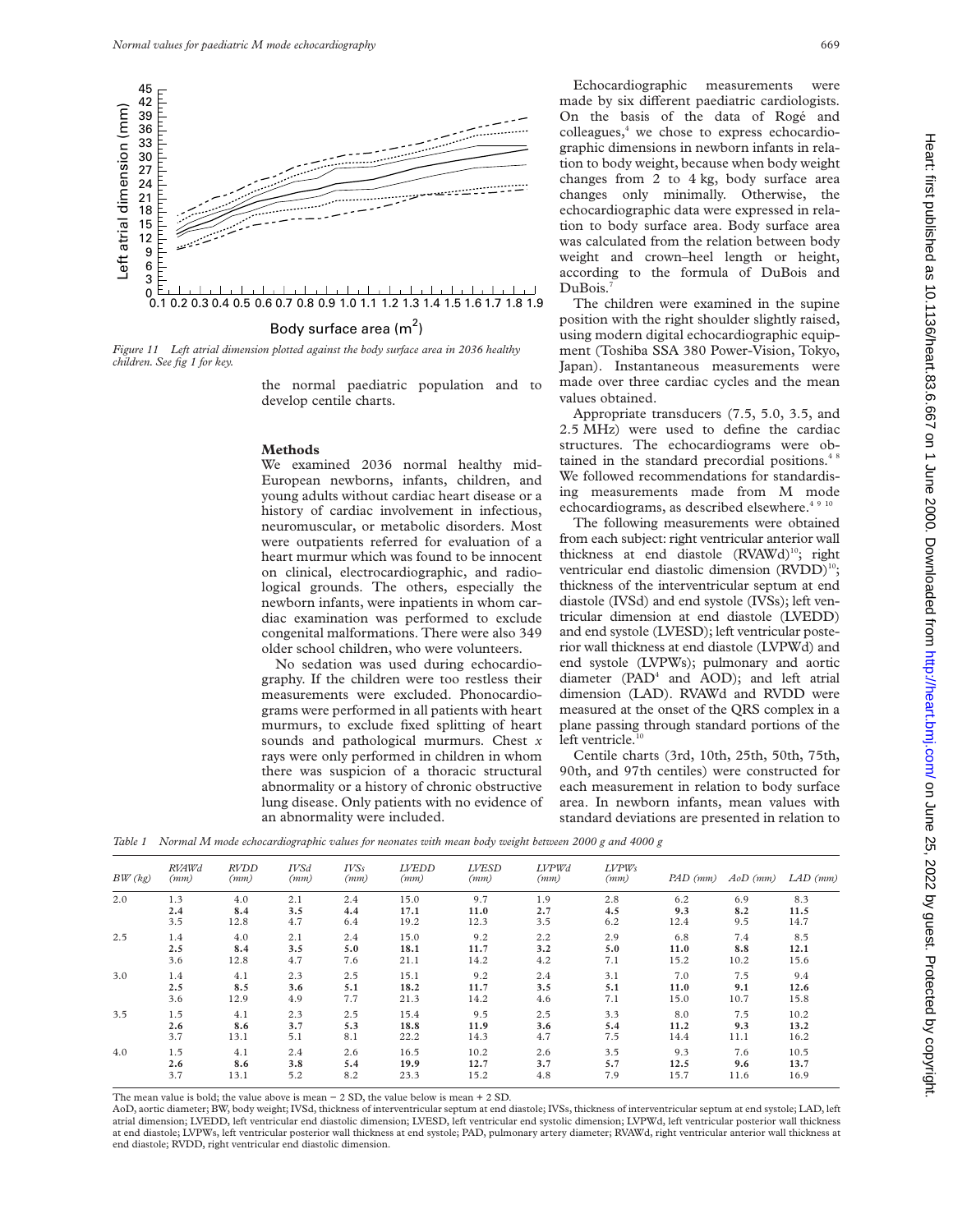body weight for mean weights of between 2 and 4 kg, and in relation to body surface area for areas between  $0.25$  and  $2 \text{ m}^2$ . For establishing significance, each body weight or surface area group consisted of a minimum of 90 individuals from whom all variables were available.

Statistical analyses and the calculations were performed using SPSS for Windows, version 8.0. Best fit regression equations for each variable were calculated for the 50th centile in relation to body surface area.

The results are presented graphically as centile charts (figs 1 to 11), and in tabular form as means and standard deviations in relation to specific mean body weight and mean body surface area (tables 1 and 2). For clarity in the centile charts, individual data points are omitted. The centile lines are not smoothed, but reflect the centiles of each body surface area group. Multiple correlation coefficients (*r*) of the 50% centile related to body surface area for

**Results**

*Table 2* Normal M mode echocardiographic values from infancy to 18 years with a mean body surface area (BSA) from 0.25 m<sup>2</sup> to 2.0 m<sup>2</sup>

| $BSA(m^2)$ | <i>RVAWd</i><br>(mm) | <b>RVDD</b><br>(mm) | IVSd (mm) IVSs (mm) |      | <b>LVEDD</b><br>(mm) | <b>LVESD</b><br>(mm) | LVPWd<br>(mm) | LVPW <sub>s</sub><br>(mm) | PAD (mm) | $AoD$ (mm) | $LAD$ (mm) |
|------------|----------------------|---------------------|---------------------|------|----------------------|----------------------|---------------|---------------------------|----------|------------|------------|
| 0.25       | 1.4                  | 4.2                 | 2.4                 | 2.5  | 16.4                 | 10.2                 | 2.6           | 3.7                       | 9.6      | 8.0        | 10.5       |
|            | 2.6                  | 8.7                 | 3.8                 | 5.2  | 20.0                 | 13.2                 | 3.6           | 5.7                       | 12.8     | 10.4       | 14.0       |
|            | 3.8                  | 13.2                | 5.2                 | 7.9  | 23.6                 | 16.2                 | 4.6           | 7.7                       | 16.0     | 12.8       | 17.5       |
| 0.275      | 1.4                  | 4.2                 | 2.4                 | 2.6  | 17.0                 | 10.4                 | 2.7           | 3.9                       | 9.6      | 8.6        | 11.5       |
|            | 2.6                  | 8.7                 | 3.8                 | 5.4  | 21.2                 | 13.6                 | 3.8           | 5.9                       | 13.6     | 11.1       | 15.1       |
|            | 3.8                  | 13.2                | 5.2                 | 8.2  | 25.4                 | 16.8                 | 4.9           | 7.9                       | 17.6     | 13.6       | 18.7       |
| 0.30       | 1.6                  | 4.2                 | 2.5                 | 3.0  | 18.0                 | 10.8                 | 2.8           | 4.2                       | 10.3     | 9.0        | 11.5       |
|            | 2.7                  | 8.7                 | 3.9                 | 5.8  | 22.9                 | 14.8                 | 4.1           | 6.3                       | 14.5     | 11.3       | 15.3       |
|            | 3.8                  | 13.2                | 5.3                 | 8.6  | 25.8                 | 18.8                 | 5.4           | 8.4                       | 18.7     | 13.6       | 19.1       |
| 0.35       | 1.6                  | 4.3                 | 2.5                 | 3.0  | 19.0                 | 10.8                 | 2.8           | 4.4                       | 11.0     | 10.0       | 12.0       |
|            | 2.7                  | 8.8                 | 3.9                 | 5.8  | 23.6                 | 14.8                 | 4.1           | 6.6                       | 15.0     | 12.0       | 16.3       |
|            | 3.8                  | 13.3                | 5.3                 | 8.6  | 27.2                 | 18.8                 | 5.4           | 8.8                       | 19.0     | 14.0       | 20.6       |
| 0.40       | 1.6                  | 4.4                 | 2.6                 | 3.2  | 21.0                 | 12.0                 | 2.9           | 4.5                       | 11.5     | 10.9       | 13.0       |
|            | 2.7                  | 8.9                 | 4.1                 | 6.2  | 26.0                 | 16.1                 | 4.2           | 6.8                       | 15.4     | 12.9       | 16.8       |
|            | 3.8                  | 13.4                | 5.6                 | 9.2  | 31.0                 | 20.1                 | 5.5           | 9.1                       | 19.3     | 14.9       | 20.6       |
| 0.45       | 1.65                 | 4.5                 | 2.6                 | 3.3  | 22.0                 | 13.0                 | 3.1           | 5.0                       | 12.8     | 11.9       | 13.8       |
|            | 2.75                 | 9.0                 | 4.2                 | 6.3  | 27.1                 | 17.0                 | 4.6           | 7.3                       | 17.2     | 14.1       | 17.8       |
|            | 3.85                 | 13.5                | 5.8                 | 9.3  | 32.1                 | 21.0                 | 6.1           | 9.6                       | 21.6     | 16.3       | 21.8       |
| 0.50       | 1.65                 | 4.8                 | 2.7                 | 3.5  | 23.4                 | 14.0                 | 3.1           | 5.2                       | 13.6     | 12.2       | 14.5       |
|            | 2.75                 | 9.3                 | 4.3                 | 6.6  | 29.0                 | 18.0                 | 4.6           | 7.5                       | 18.3     | 14.9       | 18.7       |
|            | 3.85                 | 13.8                | 5.9                 | 9.7  | 34.6                 | 22.0                 | 6.1           | 9.8                       | 23.0     | 17.7       | 22.9       |
| 0.55       | 1.65                 | 5.0                 | 3.1                 | 3.7  | 25.6                 | 15.0                 | 3.3           | 5.7                       | 14.6     | 12.6       | 15.3       |
|            | 2.75                 | 9.5                 | 4.6                 | 6.8  | 31.0                 | 19.3                 | 4.8           | 8.0                       | 19.6     | 15.2       | 19.7       |
|            | 3.85                 | 14.0                | 6.1                 | 9.9  | 36.4                 | 23.6                 | 6.3           | 10.3                      | 24.6     | 17.8       | 24.1       |
| 0.60       | 1.7                  | 5.2                 | 3.3                 | 3.8  | 26.0                 | 15.4                 | 3.3           | 5.7                       | 15.3     | 12.8       | 16.1       |
|            | 2.8                  | 9.6                 | 4.8                 | 6.9  | 31.6                 | 19.9                 | 4.8           | 8.0                       | 20.3     | 15.6       | 20.1       |
|            | 3.9                  | 14.0                | 6.3                 | 10.0 | 37.2                 | 24.4                 | 6.3           | 10.3                      | 25.3     | 18.4       | 24.1       |
| 0.65       | 1.7                  | 5.5                 | 3.3                 | 3.8  | 27.2                 | 15.7                 | 3.4           | 5.8                       | 15.4     | 13.2       | 16.1       |
|            | 2.8                  | 9.9                 | 4.8                 | 6.9  | 33.2                 | 20.4                 | 4.9           | 8.2                       | 20.4     | 16.2       | 20.8       |
|            | 3.9                  | 14.3                | 6.3                 | 10.0 | 39.2                 | 25.1                 | 6.4           | 10.6                      | 25.4     | 19.2       | 25.5       |
| 0.70       | 1.7                  | 5.7                 | 3.5                 | 4.2  | 27.4                 | 16.1                 | 3.5           | 6.1                       | 15.8     | 13.5       | 16.2       |
|            | 2.8                  | 10.1                | 5.0                 | 7.2  | 33.9                 | 21.3                 | 5.2           | 8.7                       | 20.8     | 16.9       | 21.2       |
|            | 3.9                  | 14.5                | 6.5                 | 10.2 | 40.4                 | 26.5                 | 6.9           | 11.3                      | 25.8     | 20.3       | 26.2       |
| 0.80       | 1.7                  | 5.8                 | 3.6                 | 4.4  | 29.6                 | 17.7                 | 3.6           | 6.2                       | 15.8     | 14.5       | 16.5       |
|            | 2.8                  | 10.5                | 5.2                 | 7.5  | 35.8                 | 22.7                 | 5.7           | 9.1                       | 20.8     | 17.9       | 22.5       |
|            | 3.9                  | 15.2                | 6.8                 | 10.6 | 42.0                 | 27.7                 | 7.8           | 12.0                      | 25.8     | 21.3       | 28.5       |
| 0.90       | 1.7                  | 6.4                 | 3.8                 | 4.9  | 31.0                 | 18.0                 | 3.7           | 6.8                       | 16.7     | 15.1       | 17.0       |
|            | 2.8                  | 11.0                | 5.6                 | 8.3  | 37.1                 | 23.6                 | 5.9           | 9.5                       | 22.5     | 18.7       | 23.2       |
|            | 3.9                  | 15.6                | 7.4                 | 11.7 | 43.2                 | 29.2                 | 8.1           | 12.2                      | 28.3     | 22.3       | 29.4       |
| 1.00       | 1.7                  | 6.4                 | 4.0                 | 5.1  | 31.7                 | 18.6                 | 3.7           | 6.8                       | 17.8     | 16.3       | 19.2       |
|            | 2.8                  | 11.2                | 5.8                 | 8.4  | 38.5                 | 24.4                 | 5.9           | 9.5                       | 24       | 19.9       | 25         |
|            | 3.9                  | 16.0                | 7.6                 | 11.7 | 45.3                 | 30.2                 | 8.1           | 12.2                      | 30.2     | 23.5       | 30.8       |
| 1.10       | 1.8                  | 7.4                 | 4.3                 | 5.4  | 32.5                 | 19.6                 | 3.9           | 7.0                       | 17.8     | 17.5       | 19.5       |
|            | 2.9                  | 11.8                | 6.2                 | 9.0  | 39.4                 | 25.2                 | 6.3           | 10.3                      | 24       | 20.9       | 25.2       |
|            | 4.0                  | 16.2                | 8.1                 | 12.6 | 46.3                 | 30.8                 | 8.7           | 13.6                      | 30.2     | 24.3       | 30.9       |
| 1.20       | 1.8                  | 7.6                 | 4.7                 | 5.4  | 35.5                 | 21.5                 | 4.0           | 7.6                       | 18.3     | 17.5       | 20.9       |
|            | 2.9                  | 12.4                | 6.5                 | 9.0  | 41.7                 | 27.1                 | 6.6           | 10.7                      | 24.3     | 21.0       | 26.0       |
|            | 4.0                  | 17.2                | 8.3                 | 12.6 | 47.9                 | 32.7                 | 9.2           | 13.8                      | 30.3     | 24.5       | 31.1       |
| 1.30       | 1.9                  | 8.5                 | 4.8                 | 5.4  | 35.8                 | 21.5                 | 4.3           | 8.1                       | 18.8     | 17.5       | 21.7       |
|            | 3.0                  | 13.5                | 6.6                 | 9.0  | 42.4                 | 27.1                 | 6.9           | 11.0                      | 24.6     | 21.7       | 27.3       |
|            | 4.1                  | 18.5                | 8.4                 | 12.6 | 49.0                 | 32.7                 | 9.5           | 13.9                      | 30.4     | 25.9       | 32.9       |
| 1.40       | 1.9                  | 9.0                 | 4.9                 | 5.8  | 37.3                 | 22.0                 | 4.3           | 8.5                       | 21.4     | 17.9       | 22.8       |
|            | 3.0                  | 14.0                | 6.7                 | 9.2  | 43.3                 | 27.6                 | 6.9           | 11.5                      | 26.8     | 22.7       | 28.2       |
|            | 4.1                  | 19.0                | 8.5                 | 12.6 | 49.3                 | 33.2                 | 9.5           | 14.5                      | 32.2     | 27.5       | 33.6       |
| 1.50       | 1.9                  | 10.0                | 5.2                 | 5.8  | 39.0                 | 22.5                 | 4.9           | 8.5                       | 21.8     | 18.2       | 23.7       |
|            | 3.1                  | 15.6                | 7.4                 | 9.5  | 45.4                 | 28.6                 | 7.7           | 12.0                      | 27.4     | 23.6       | 29.9       |
|            | 4.3                  | 21.2                | 9.6                 | 13.2 | 51.8                 | 34.7                 | 10.5          | 15.5                      | 33.0     | 29.0       | 36.1       |
| 1.75       | 1.9                  | 10.3                | 5.6                 | 5.8  | 36.8                 | 23.4                 | 5.1           | 9.5                       | 22.5     | 18.2       | 23.8       |
|            | 3.1                  | 16.5                | 8.0                 | 9.8  | 46.8                 | 29.8                 | 8.1           | 12.8                      | 28.5     | 24.4       | 30.4       |
|            | 4.3                  | 22.7                | 10.4                | 13.8 | 54.8                 | 36.2                 | 11.1          | 16.1                      | 34.5     | 30.6       | 37.0       |
| 2.00       | 1.9                  | 11.5                | 6.8                 | 6.5  | 45.4                 | 25.6                 | 5.1           | 9.6                       | 23.5     | 23         | 23.7       |
|            | 3.1                  | 17.5                | 9.3                 | 10.3 | 53.4                 | 34.4                 | 8.1           | 14.2                      | 29.5     | 27.4       | 32.5       |
|            | 4.3                  | 23.5                | 11.8                | 14.1 | 61.4                 | 43.2                 | 11.1          | 18.8                      | 35.5     | 31.8       | 41.3       |

See table 1 for key to abbreviations.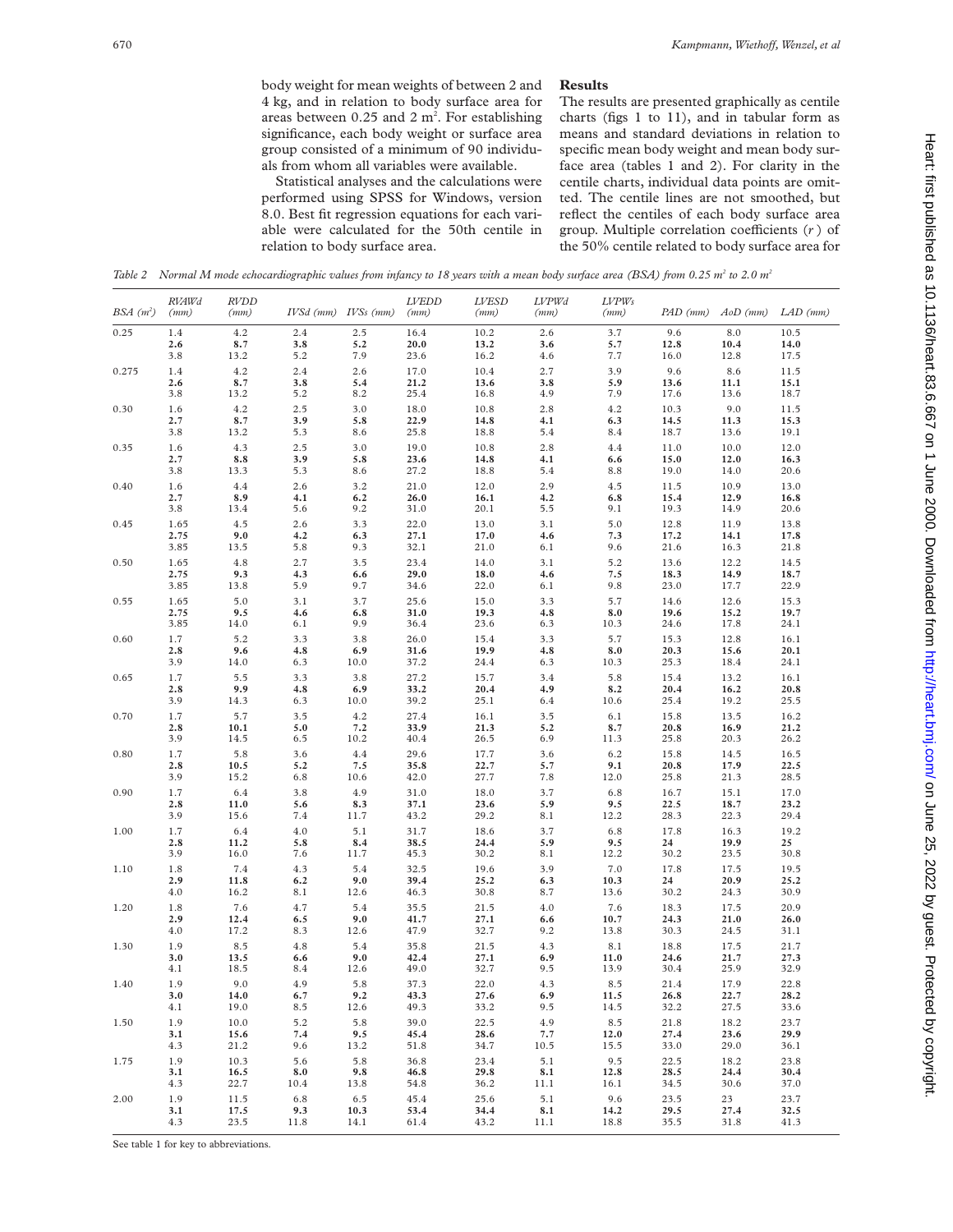*Table 3* Regression equations of the different variables

| Variable     | Regression equation               |        |  |  |
|--------------|-----------------------------------|--------|--|--|
| RVAWd (mm)   | 2.8857*BSA0.1015                  | 0.9668 |  |  |
| RVDD (mm)    | $7.4461*e^{0.4587*BSA}$           | 0.9898 |  |  |
| IVSd (mm)    | 5.8055*BSA0.3688                  | 0.9772 |  |  |
| $IVSs$ (mm)  | 7.9158*BSA0.3603                  | 0.9865 |  |  |
| LVEDD (mm)   | 38.537*BSA0.4509                  | 0.9896 |  |  |
| LVESD (mm)   | 24.231*BSA0.4469                  | 0.9972 |  |  |
| LVPWd (mm)   | $6.0963*BSA^{0.3988}$             | 0.9854 |  |  |
| $LVPWs$ (mm) | 9.9845*BSA0.4238                  | 0.9908 |  |  |
| AoD (mm)     | 19.443*BSA0.4578                  | 0.9981 |  |  |
| PAD (mm)     | 8.2037*Ln <sup>(BSA)+23.968</sup> | 0.9818 |  |  |
| $LAD$ (mm)   | 24.695*BSA0.3911                  | 0.9975 |  |  |

The regression equation were calculated as best fitting regressions to the 50% centile line. The multiple squared correlation coefficient  $(r^2)$  donates the correlation between the regression equation and the 50% centile. See table 1 for key to abbreviations.

each variable, and the accompanying regression equations, are shown in table 3.

Because of the dramatic changes of cardiac dimensions during the early years of child development, small increments were chosen between the smaller body surface area groups  $(0.025-0.05 \text{ m}^2)$  and larger increments between the larger body surface area groups  $(0.1 - 0.25 \text{ m}^2).$ 

#### **Discussion**

The neonates, infants, children, and adolescents taking part in this study represented a homogeneous sample of the normal population. Their heights and weights were all within the normal range on standard growth charts. They were examined by at least two paediatric cardiologists to ensure that they had normal hearts before the echocardiograms were obtained. In all cases their ECG recordings were within age appropriate normal limits.<sup>11</sup> Phonocardiograms were performed in all patients with a heart murmur to exclude fixed splitting of heart sounds and pathological murmurs. Chest *x* rays were obtained if there was a suspicion of thoracic dystrophy or a history of chronic obstructive lung disease, and only those with no evidence of abnormality were included. Echocardiographic data were not used to define participation in the study. All the subjects had complete cross sectional, M mode, and Doppler echocardiographic examinations. The population was thus highly screened and considered to be normal.

It has been suggested that the best correlation is obtained between echocardiographic measurements and height or the cube root of weight.<sup>12</sup> The variables height, weight, body surface area, and cube root of weight all correlate well with each other. $4$  In fact, the strongest correlations are seen with cube root of weight and body surface area, except in newborn infants. We chose body weight in neonates, because an increase in body weight does not lead to a concomitant increase in body surface area at that stage of life.<sup>13</sup> In older children, it was more practical to relate the measurements to body surface area, because all modern echocardiographic equipment is programmed to calculate body surface area according to the DuBois formula, and because haemodynamic data are usually expressed in relation to surface area.<sup>14</sup> However, there is a theoretical problem

in relating data to body surface area in children with haemodynamically significant congenital cardiac defects. These children often have impaired growth, so that they will be below the normal centiles for age and will tend to be compared with younger, adequately grown children. In these cases, the centile charts can be used for individual follow up or for assessment of remodelling of cardiac structures after corrective surgery.

The centiles presented in the figures are not smoothed to plot a continuous increase in dimensions, but reflect the calculated centiles for each body surface area group. We believe that the influence of systematic errors as statistical noise in large samples increases with smoothing.

It has been suggested that there might be a tendency for sex and race dependency of echocardiographic measurements.15 16 In our study racial differences were excluded as only white central European children were examined. There were no significant differences in echocardiographic values between the sexes. The reason for this might be that, as there were six different paediatric cardiologists examining the children, a small sex difference could have been within the range of interobserver variability. On the other hand, in studies in which sex differences have been found, the oldest subjects were all much older than  $18$  years.<sup>3 16</sup> It is possible that sex related differences in cardiac structures develop during or after puberty, or according to physical activity as an adult. The age of the participants in our study cohort was limited to 18 years, and most of the older subjects were still at school.

At all ages, even in the younger subjects, there was a substantial difference between aortic and pulmonary diameters, combined with a wider scatter of normal pulmonary diameter values. The aortic root diameter was measured at end diastole, while the pulmonary diameter was measured whenever it was possible. The wider confidence limits of the pulmonary artery dimension confirm that the pulmonary artery has much greater systolic excursion and widening than the aorta in the young.<sup>17</sup> This has also been shown using cross sectional echocardiographic measurements in normal children from infancy to adulthood.18 However, this finding may also reflect poor boundary detection, as the aorta is measured using the machine's axial resolution whereas the pulmonary artery walls are subject to lateral resolution error, even though there is better resolution of cardiac structures in the younger population. Furthermore, there may be a problem of lung echoes obscuring the lateral pulmonary artery wall. In our study, colour Doppler was not used to delineate chamber/vessel boundaries.

In comparison with previously published normal values, the ranges of our centile charts and the mean values with standard deviations are smaller than Rogé's confidence limits<sup>4</sup> and wider than Epstein's.<sup>1</sup> The reason for this might be that Rogé extrapolated the confidence limits, while we calculated centile charts. Rogé's data can therefore be used to compare population means but not to predict whether a particular patient has normal or abnormal